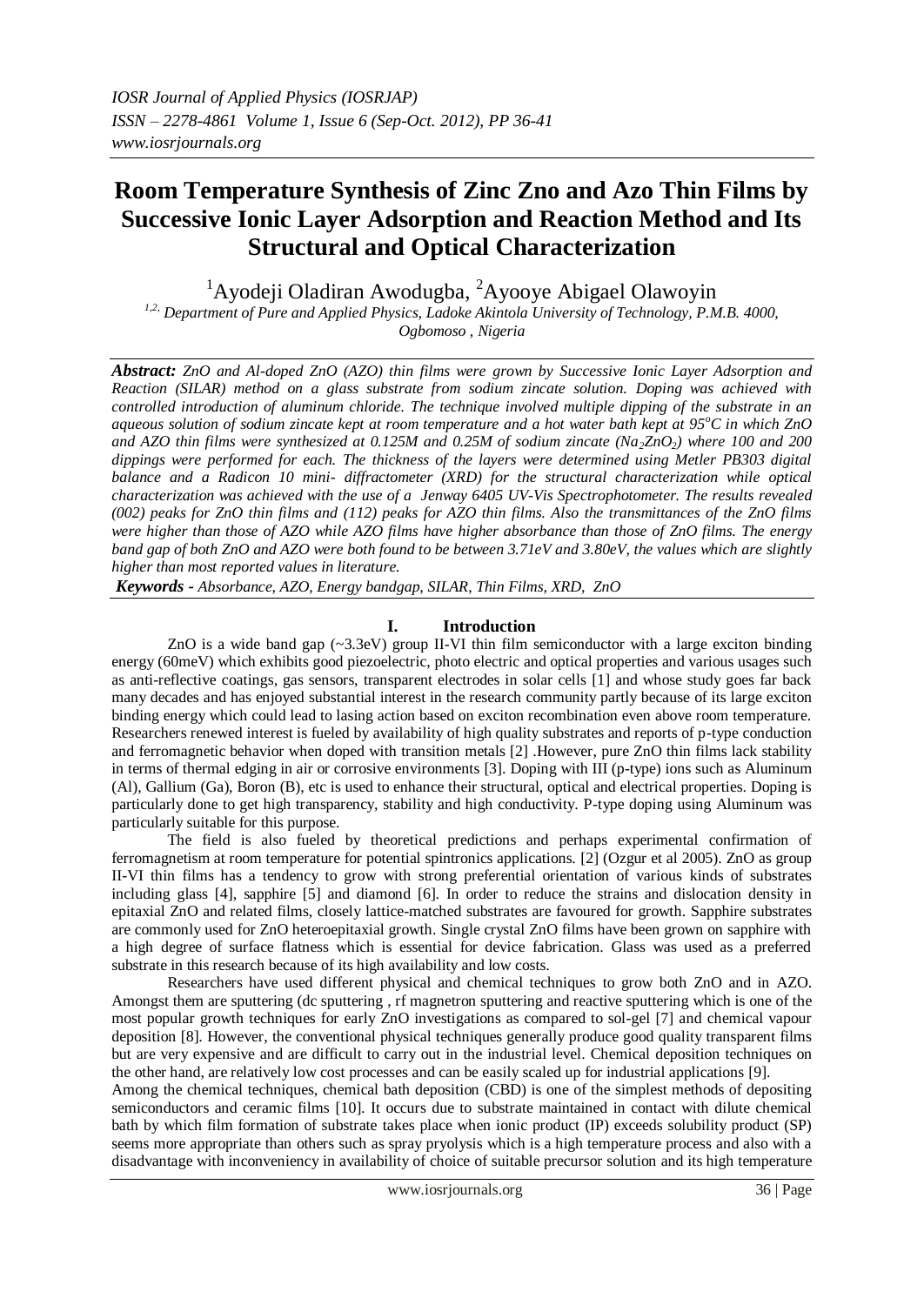requirement. CBD often suffers from reproductibility, perhaps more than most chemical processes, a for ZnO films grown from alkaline solution onto glass. It requires a pre-deposition of ZnO on the substrate from other techniques known as seed layer [11] which brought about its modification known as Successive Ionic Layer Adsorption and Reaction method "SILAR" by [12].

The advantages of this method are its simplicity of working principal and low cost of apparatus. It is this renewed interest in ZnO which forms the basis of this research.

## **II. Materials And Method**

Deposition of ZnO and AZO thin films was carried out from 0.125M and 0.25M sodium zincate  $(Na_2ZnO_2)$  solution and hot water bath. The sodium zincate bath was prepared by adding sodium hydroxide (NaOH) in zinc sulphate solution  $(ZnSO<sub>4</sub>,7H<sub>2</sub>O)$ . Aluminum doping of the sodium zincate was carried out by adding anhydrous aluminum chloride  $(AICI<sub>3</sub>)$  at 7 at % doping concentration.

A pre-cleaned microscopic glass slide substrate which was first washed with detergent and rinsed in clean water severally and subsequently rinsed again in distilled water and kept in neat petri-dishes to avoid further contamination was used. Film deposition was carried out by alternatively dipping the pre-cleaned microscopic glass substrate in sodium zincate bath which is kept near room temperature for two seconds and in hot water bath maintained at 95°C for another two seconds.100 and 200 dippings were performed each for the experiment.

The measurement of film thickness was carried out using gravimetry technique. The method involves measuring the weight change of the doped ZnO film formed on the substrate due to film deposition (M) together with the theoretical density of ZnO.

Structural characterization and phase identification was carried out using X-Ray diffractometer with CuKα radiation in a Radicon MD-10 mini diffractometer while the optical characterization was done using a Metler PB 303 UV-VIS spectrophotometer.

#### (a) **Film thickness**

### **III. Result And Discussions**

| <b>Concentration</b> | No of dippings | Mass of $ZnO(g)$ | Mass of AZO $(g)$ |  |
|----------------------|----------------|------------------|-------------------|--|
| 0.125 M              | 100            | 0.113            | 0.116             |  |
|                      | <b>200</b>     | 0.114            | 0.117             |  |
| 0.25M                | 100            | 0.114            | 0.117             |  |
|                      | <b>200</b>     | 0.115            | 0.118             |  |

Table 1. Mass of ZnO and AZO deposited on substrate.

From Table 1 and for both 0.125 M and 0.25 M baths, film thicknesses were found to depend in this case on the number of dippings, thus the film thickness can be controlled.

### (b) **Structural Characterization**

Figs. 1and 2 shows the X-ray diffraction (XRD) pattern of ZnO and AZO thin films of 0.125M, 100 dippings deposited from sodium zincate bath. XRD spectra for other configurations are not shown. The material was scanned in the range 20°-70°. The figures show the plot of pulses against 2θ, where θ is the angle of incidence of X-ray beam. The ZnO films crystallize in the orthorombic phase with the prominent orientation along  $(002)$  plane at 29.34 $^{\circ}$  parallel with the substrate while the predominant orientation for AZO is along  $(102)$  plane at  $19.27^\circ$ . The grain size, D, was estimated using the Scherrer's formula:

> βcosθ  $D = \frac{k\lambda}{2}$

(1)

Where k is the shape factor with value in the neighborhood of 0.94 and  $\beta$  is the full-width at halfmaximum (FWHM).

The dislocation density  $\delta$  which represents the amount of defects in the film was determined from the 1 [14].

$$
\delta = \frac{1}{D^2} [14]
$$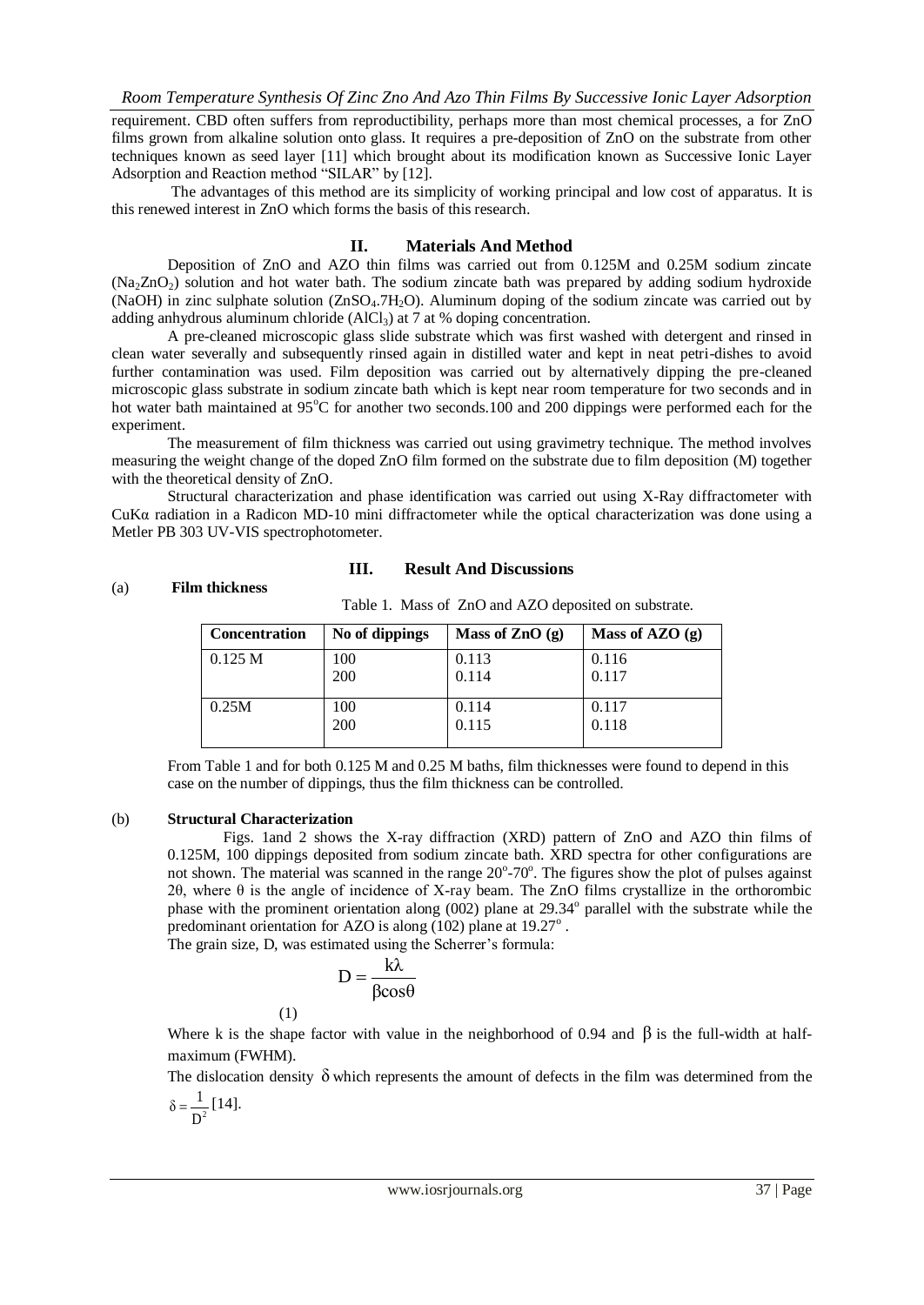

Figure 1: XRD pattern of undoped ZnO film at 0.125M, 100 dippings

Also, the lattice parameters 'a' and 'c' were calculated by using the well-known analytical method [13], the Zn-O bond length L [14] for ZnO was calculated using:

$$
L = \sqrt{\left(\frac{a^2}{3} + \left(\frac{1}{2} - u\right)^2 c^2\right)}
$$

(2)

Where u the parameter in the wurtzite structure is given by:

$$
u = \frac{a^2}{3c^2} + 0.25
$$
  
(3)

and related to a/c ratio.

The parameters a, c, a/c and L are listed in Table 2

| Table 2. The structural parameters of ZnO thin films for ZnO and AZO |  |  |  |
|----------------------------------------------------------------------|--|--|--|
|----------------------------------------------------------------------|--|--|--|

|            | a(A)  | c(A)                 | a/c   |                                         |          | $\lceil$ L(Å) $\lceil$ D(nm) $\lceil \delta \times 10^4$ (nm) <sup>-2</sup> |
|------------|-------|----------------------|-------|-----------------------------------------|----------|-----------------------------------------------------------------------------|
| ZnO        | 5.884 |                      |       | $9.886 \mid 0.595 \mid 3.623 \mid 31.0$ |          | 10.41                                                                       |
| <b>AZO</b> | 4.308 | 7.289                | 0.591 | 3.433                                   | 28.0     | 12.78                                                                       |
| Ref.[14]   |       |                      |       |                                         | 31.9     | 9.80                                                                        |
|            |       | $\sim$ $\sim$ $\sim$ |       |                                         | $\cdots$ | $-111$                                                                      |

The large values of D, the grain size is an indication of better crystallization of the films or both ZnO and AZO comparable to the best value of 31.9 reported by [14].

- (c) Optical Characterization
- (c)(i) Transmittance

The graphs above have been arranged in order of their decreasing transmittance, with 0.25M bath of 100 dippings of AZO having the highest transmittance, ranging from 0.6126-0.8922 at wavelengths between 338 – 1100 nm, 0.25M bath with 200 dippings of AZO having a transmittance values between 0.6001- 0.8257 at wavelengths between 471 – 1100 nm. The bath containing 0.125M with 100 dippings of AZO has transmittance values between 0.5748 - 0.7555 at wavelengths between 359 – 1100 nm while the bath with 0.25M and 100 dippings of ZnO has transmittance values between 0.7416 - 0.9128 at wavelength of 419 – 1100 nm.0.25M bath with 200 dippings of ZnO had a higher transmittance than ZnO of the same molarities and equal number of dippings with ZnO transmittance between 0.7012 - 0.8878 at wavelengths of 357-1100 nm and ZnO transmittance values between 0.7031 - 0.8796 at a wavelength between 391-1100 nm.

It can be further deduced from the results gotten that the incorporation of Al in the ZnO has increased the transmittance but it should likewise be noted that ZnO has a lower transmittance wavelength than AZO.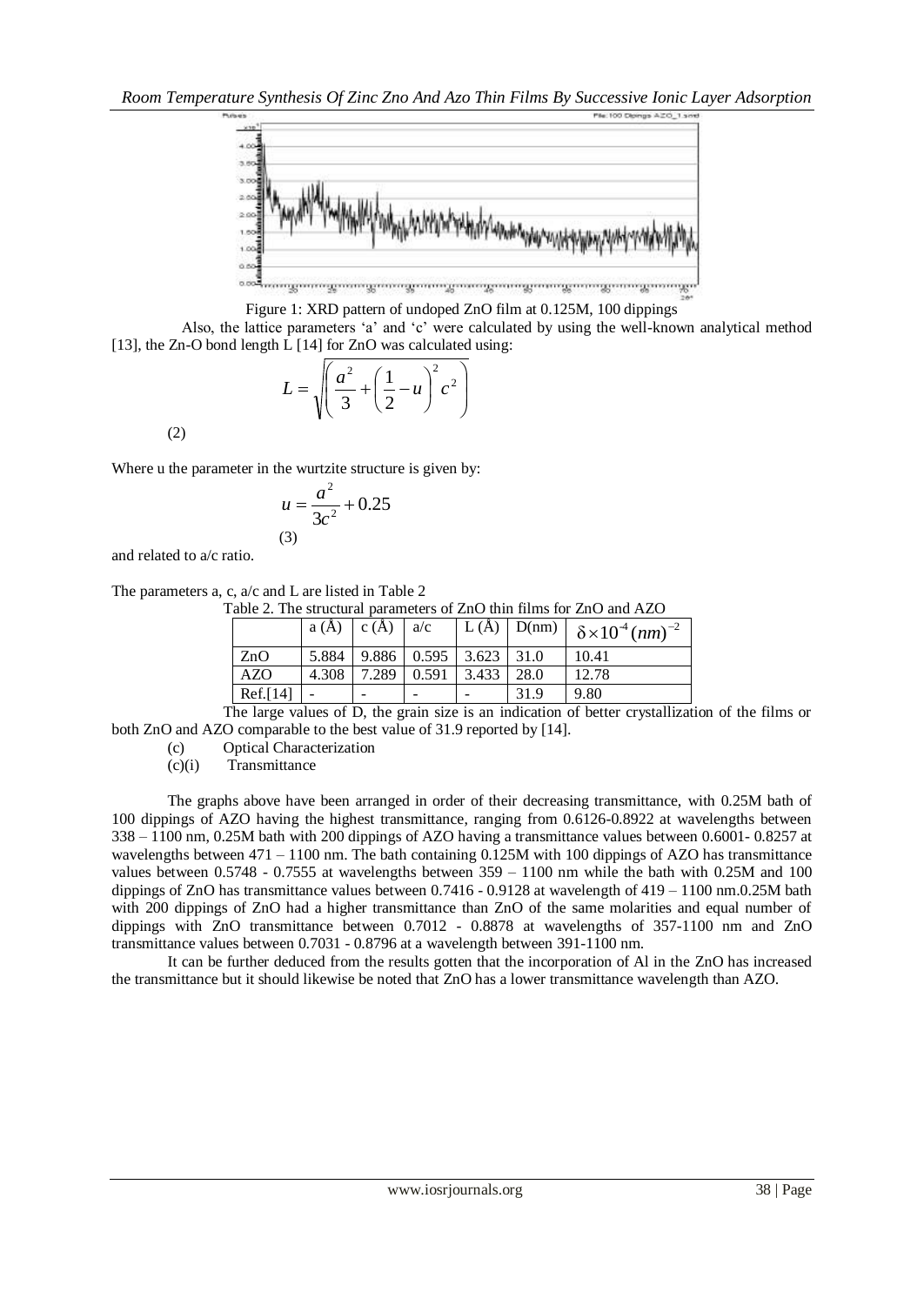

Figure 2: **Transmittance of 0.125M 100 dippings ZnO**



Figure 3: **Transmittance of 0.125M 100 dippings AZO**



Figure 4: **Absorbance for 0.125M, 100 dipping of ZnO**



Figure 5: **Absorbance for 0.125M, 100 dipping of AZO**

The graphs above were arranged in order of decreasing absorbance. The absorbance values were calculated with wavelengths in the range of 287 – 1100 nm. The results show that zinc oxide of 0.25M with 200 dippings has the highest absorbance between 0.863 - 0.114, followed by zinc oxide of 0.25M with 100 dippings having values between 0.706 - 0.038. Zinc oxide with 0.125M at 100 dippings has absorbance values between 0.734 - 0.050, followed by Aluminum-doped zinc oxide with 0.125M of 100 dippings having values between 0.724 - 0.081. For the 0.25M bath with 200 dippings, aluminum doped zinc oxide have values between 0.657 -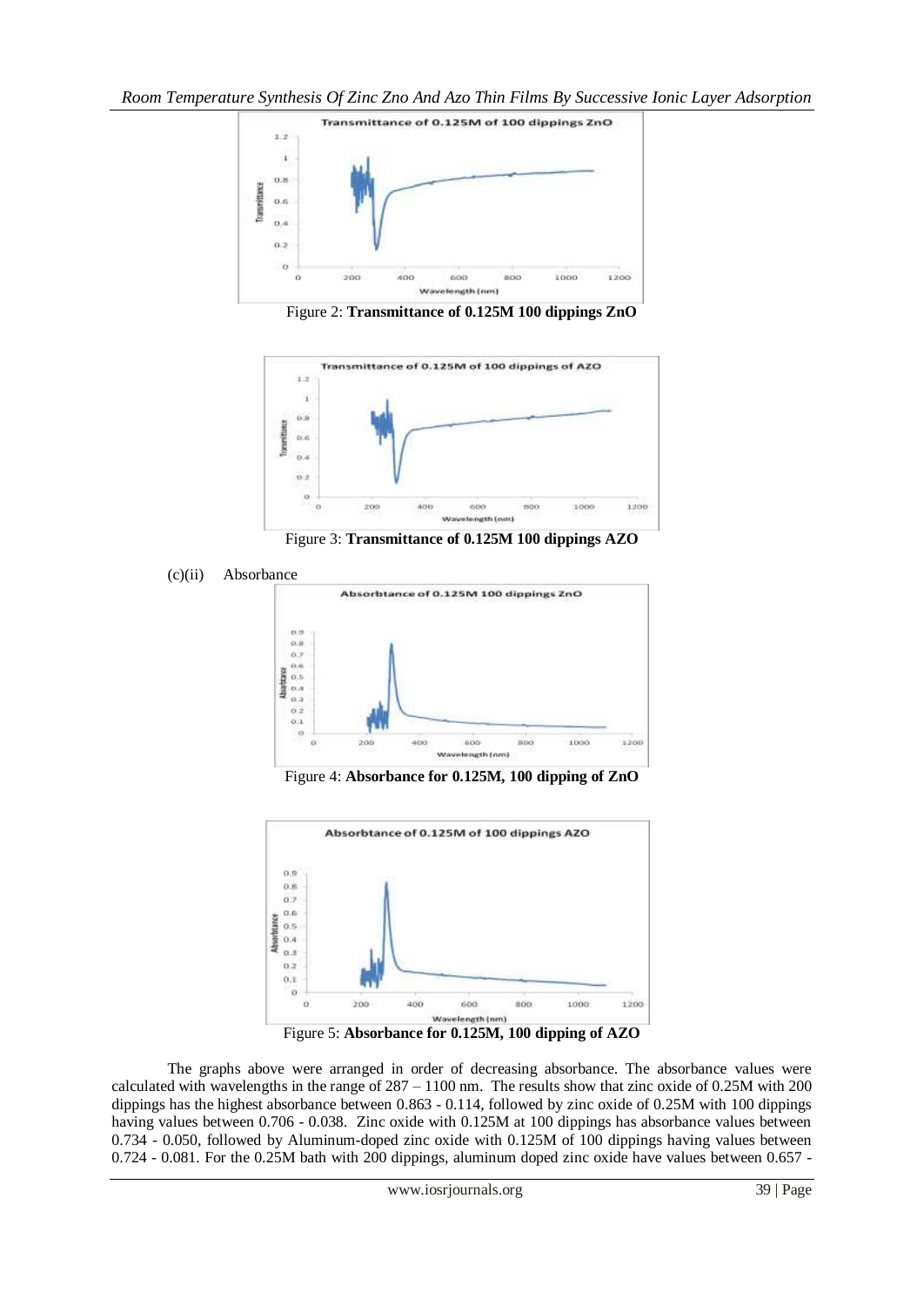*Room Temperature Synthesis Of Zinc Zno And Azo Thin Films By Successive Ionic Layer Adsorption*  0.054, and aluminum doped zinc oxide in bath of 0.25M and 100 dippings have absorbance values between 0.642 - 0.054.

## (c)(iii) Energy Band Gap

The energy band gap of the films were determined from the plot of the square of the product of coefficient absorbance and energy of photon E(h  $\Box$ ) against energy of photon E(h  $\Box$ ) given rise to Figs. 13 – 18.



Figure 6: Energy bandgap of 0.125M, 100 dippings ZnO thin film.



Figure 7: Energy band gap of 0.125M, 100 dippings AZO thin film.

The energy band gap for both Zinc oxide ZnO and Aluminum doped Zinc oxide AZO were found to be in the range between 3.75 - 3.80 eV.

## **IV. Conclusions**

Aluminum was successfully incorporated into ZnO thin films via SILAR method at 7atm% and the effect was observed from the increase in transmittance of doped ZnO to undoped ZnO thin films. Obviously from Table 1, increase in molarity can lead to increase in thickness of deposited film on the substrate. Also, the band gap gotten slightly differs from the ones reported in literatures. This slight deviation may be due partly to the method and substrate used and the temperature of deposition, the ambient room temperature in this work. Work is on-going to study the effects of these three factors on the optical and electrical characteristics of ZnO thin films, both doped and undoped. Also, the effect of annealing on the structural and optical characteristics is being investigated.

## **IV. Acknowledgement**

The authors would like to sincerely appreciate Mr Ayoola C.T of Science Laboratory technology department of Ladoke Akintola University of Technology, Ogbomoso and also Dr Pascal T.O. of Center for Energy Research & Development (CERD) Obafemi Awolowo University, Ile-Ife for their immense contributions and valuable suggestions throughout the work and Engineering Materials Development Institute (EMDI) Akure for the provision of some of the research facilities.